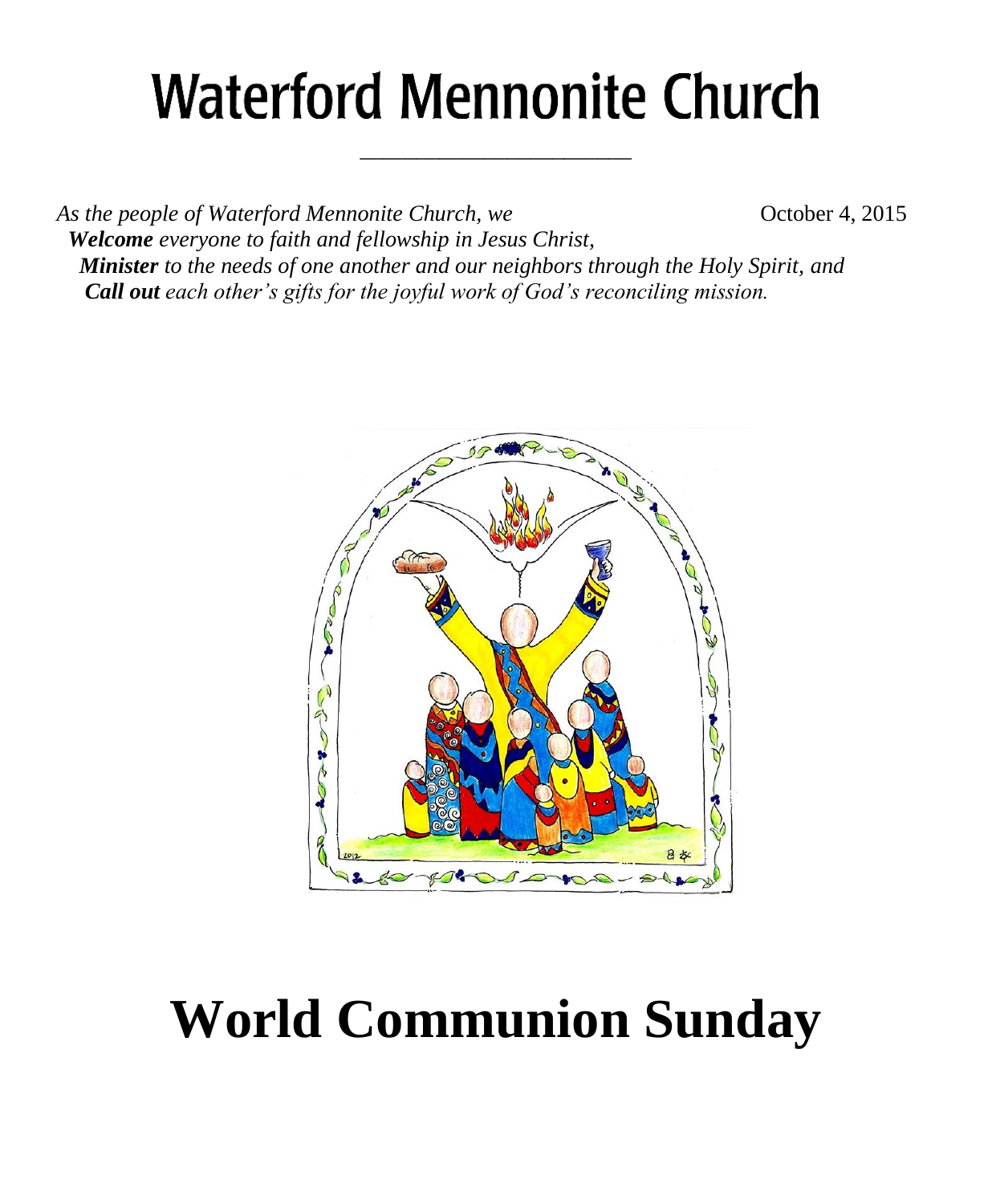| Prelude                                     |                                                                                                                         | Anne Lehman                                            |  |
|---------------------------------------------|-------------------------------------------------------------------------------------------------------------------------|--------------------------------------------------------|--|
| Gathering songs                             | Jesus calls us here to meet him<br>Amazing grace!<br>My life flows on                                                   | <b>JD</b> Smucker<br>SI <sub>3</sub><br>H 143<br>H 580 |  |
| Call to Worship and Lighting the Peace Lamp |                                                                                                                         | Liz Gingrich                                           |  |
| Confession                                  |                                                                                                                         |                                                        |  |
| Song of Worship                             | Here I am, Lord                                                                                                         | H 395                                                  |  |
| Offering                                    | (Gifts are for Operating Fund unless designated otherwise)<br>Please pass the friendship pads as we give our offerings. |                                                        |  |
| Children's Time                             |                                                                                                                         | Helen Bowman                                           |  |
| Scripture                                   | John 15:1-17                                                                                                            |                                                        |  |
| Sermon                                      | "Connected in Community"                                                                                                | Cindy Voth                                             |  |
| Song of Response                            | Thou true Vine, that heals                                                                                              | H 373                                                  |  |
| Communion                                   | (Gluten-free bread is available at each station)                                                                        |                                                        |  |
| <b>Congregational Prayer</b>                |                                                                                                                         | Velma Swartz                                           |  |
| Benediction                                 |                                                                                                                         |                                                        |  |
| Sending song                                | Will you come and follow me                                                                                             | SS 39                                                  |  |

As we prepare ourselves in our relationships with others, with ourselves, and with God, today we share the bread and the cup. As did the early church (Acts 2:43-47), we will also collect offerings for the Sharing Fund. Ushers will have baskets available as we leave the sanctuary. This fund benefits people in need within the congregation.

H = *Hymnal: A Worship Book*; SJ = *Sing the Journey; SS = Sing the Story*

\*We light the peace lamp every Sunday to lament all unnecessary and violent loss of life around the world.

**Living Stream Worship: Both services are live streamed at** [www.waterfordchurch.org](http://www.waterfordchurch.org/)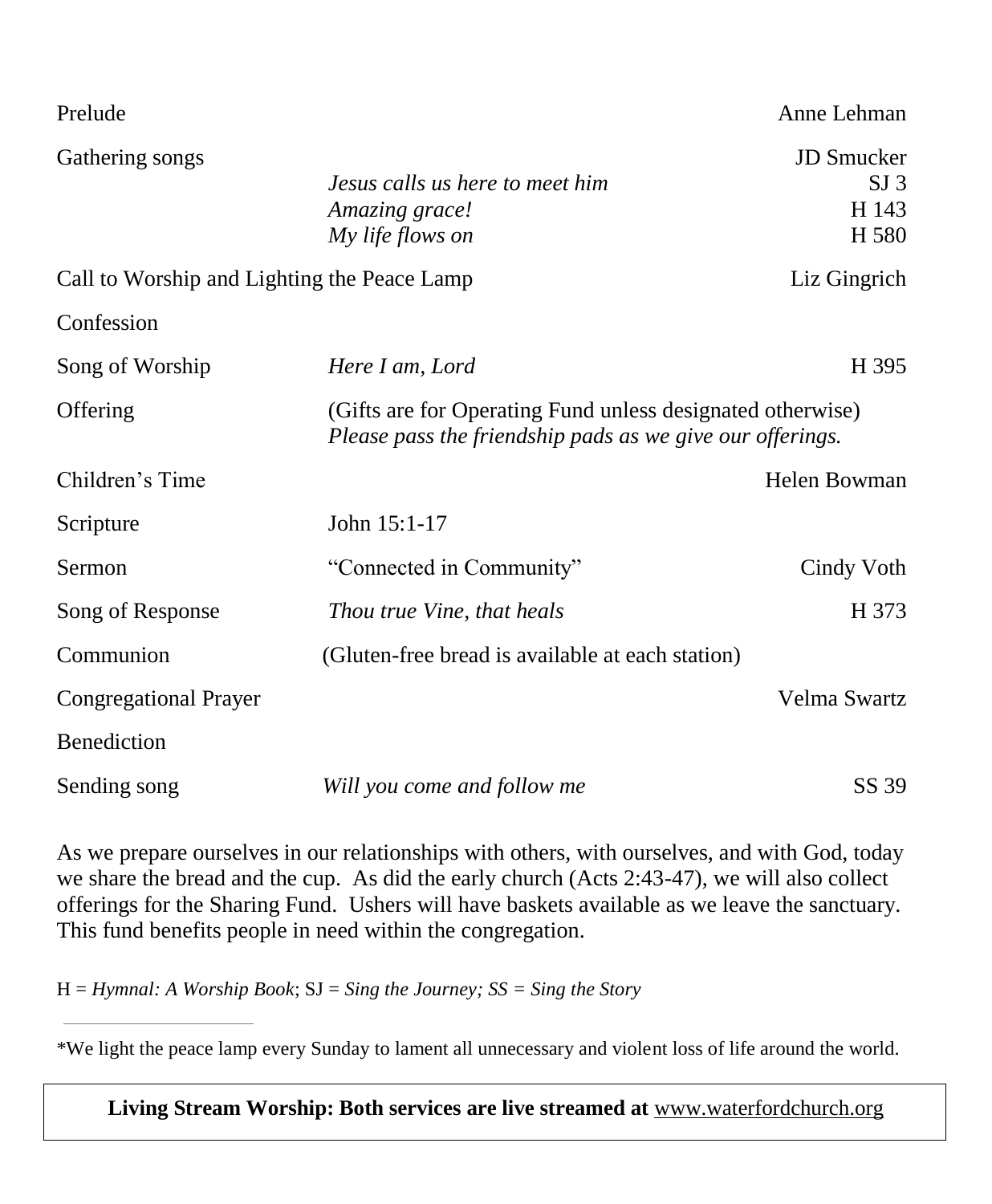## **Prayers for Brothers and Sisters**

*Christians around the world celebrating the Lord's Supper today*; for a greater sense of the vastness of God's kingdom, and for a growing awareness of ways to stand in solidarity with others Christians in our local community and around the world.

Second grade students *– Gretchen Bateman, Corinne Chupp, Isaac Pfahler, JoLee Stoltzfus –* and their Sunday School teachers *Lorna Claassen, Mary Ann Wieand* and teacher assistants *Lorene Miller and Veronica Berkey.*

*Barb and Tad Wulliman and the teams* translating the New Testament in 20 new languages in the Philippines.

*All affected by the stampede in Mecca, Saudi Arabia*, that killed at least 769 people (from more than twelve countries) during an Islamic pilgrimage.

*Open Door Nurture Class* on retreat this weekend at Potato Creek State Park.

*Our "Fanning the Flames" worship visual continues to highlight the God-given gifts among us, even though we are not adding new "flames" this week. Our deep thanks go to those who worked so hard to design, create and update this visual: Karen Hostetler, Melanie Hire and Cynthia Kauffmann.*

#### **Welcome, Guests**

Large print copies of the bulletin and the hymnal and hearing aid systems are available from the ushers. Sermon boards for children are available at the back door; please pick one up as you enter. You are encouraged to bring infants through age two children to the nursery. Pick up the newsletter, *Buzz,* from the welcome kiosk in the foyer.

#### **Welcome Team**

| Greeter/Hosts  | Jon. & Mary Ann Wieand; Dwight & Carolyn Kauffman                           |
|----------------|-----------------------------------------------------------------------------|
| Ushers         | Bruce Snyder, Dennis Myers $(1st)$ ;                                        |
|                | Glenn Reinford, Byron Yoder, Wade Ramer (2 <sup>nd</sup> )                  |
| <b>Nursery</b> | Deb Brenneman, $(1^{st})$ ; Alan & Lyz Zimmerman (nurture); Ruth & Isabella |
|                | Hartzler $(2nd)$                                                            |
| Audiovisual    | Glen Kauffmann, Gene Leinbach, Jeff Claassen                                |

#### **Today**

| $8:00/10:45$ a.m. Worship |                                                         |
|---------------------------|---------------------------------------------------------|
| $9:15$ a.m.               | Coffee and fellowship                                   |
| $9:30$ a.m.               | Nurture hour—classes for all ages                       |
|                           | 9:15/10:30 a.m. Blood pressure checks in Velma's office |